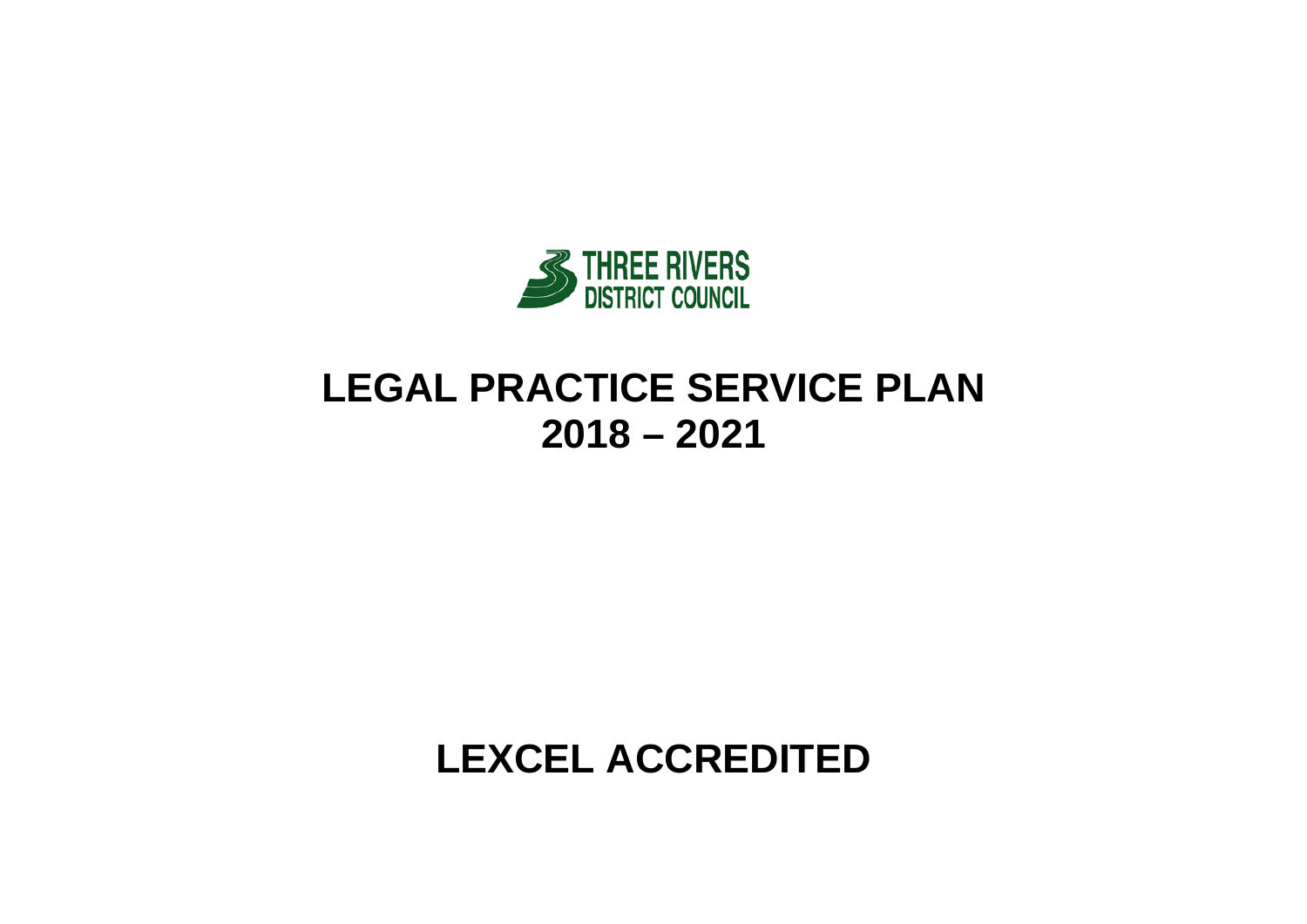### **CONTENTS**

| <b>Section</b>    |                                                              | Item | Page          |
|-------------------|--------------------------------------------------------------|------|---------------|
|                   | Introduction                                                 |      | 3             |
|                   | Inputs                                                       |      | 3             |
| 1.1               | <b>Budgets</b>                                               |      | 3             |
| 2                 | <b>Outputs and Outcomes</b>                                  |      | 4             |
| 2.1<br>2.2<br>2.3 | Performance management<br>Projects<br><b>Risk Management</b> |      | 9<br>10<br>11 |
|                   | <b>Version Control</b>                                       |      | 13            |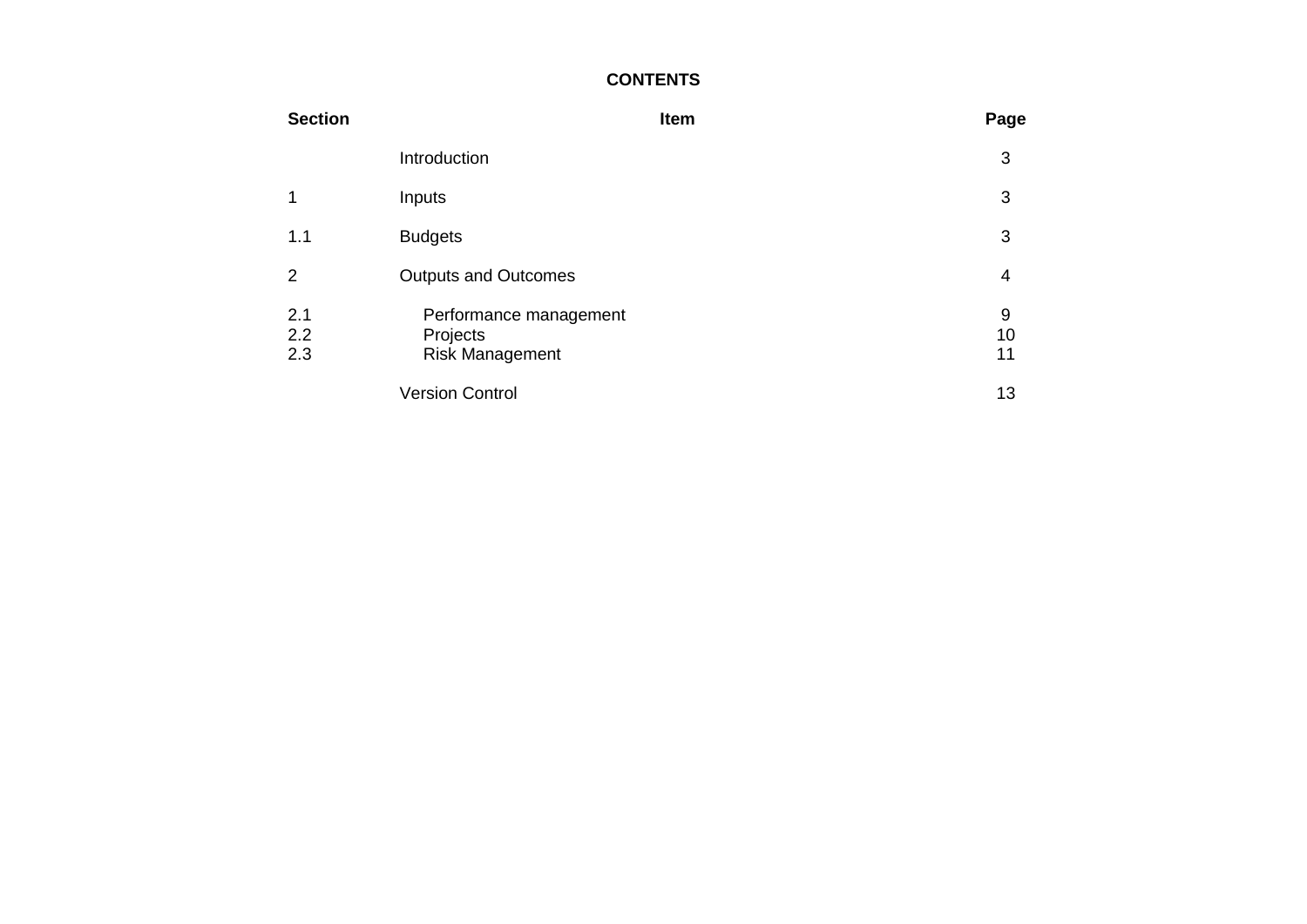### **INTRODUCTION**

The progress of this service plan will be monitored in the following ways:

- Through regular discussion at departmental management team (DMT) and Section Heads meetings and logged in the version control section of this document
- Performance indicator monitoring by the Council's Management Board on a quarterly basis
- By Committee reports twice a year (at the end of quarters two and four)

Service Plans will be formally updated on an annual basis, taking into account internal and external influences arising from monitoring arrangements throughout the year.

#### **SECTION 1: INPUTS**

| 1.1 | <b>Budgets</b> |
|-----|----------------|
|     |                |

|                                                 | 2018/19<br>Latest | 2019/20<br>Latest | 2020/21<br>Latest |
|-------------------------------------------------|-------------------|-------------------|-------------------|
|                                                 |                   |                   |                   |
| Net Cost of Service (Direct cost / Income Only) | 345,310           | 352,550           | 361,460           |

[Further financial analysis can be found by using this link](http://www.threerivers.gov.uk/egcl-page/budgets-2018-21)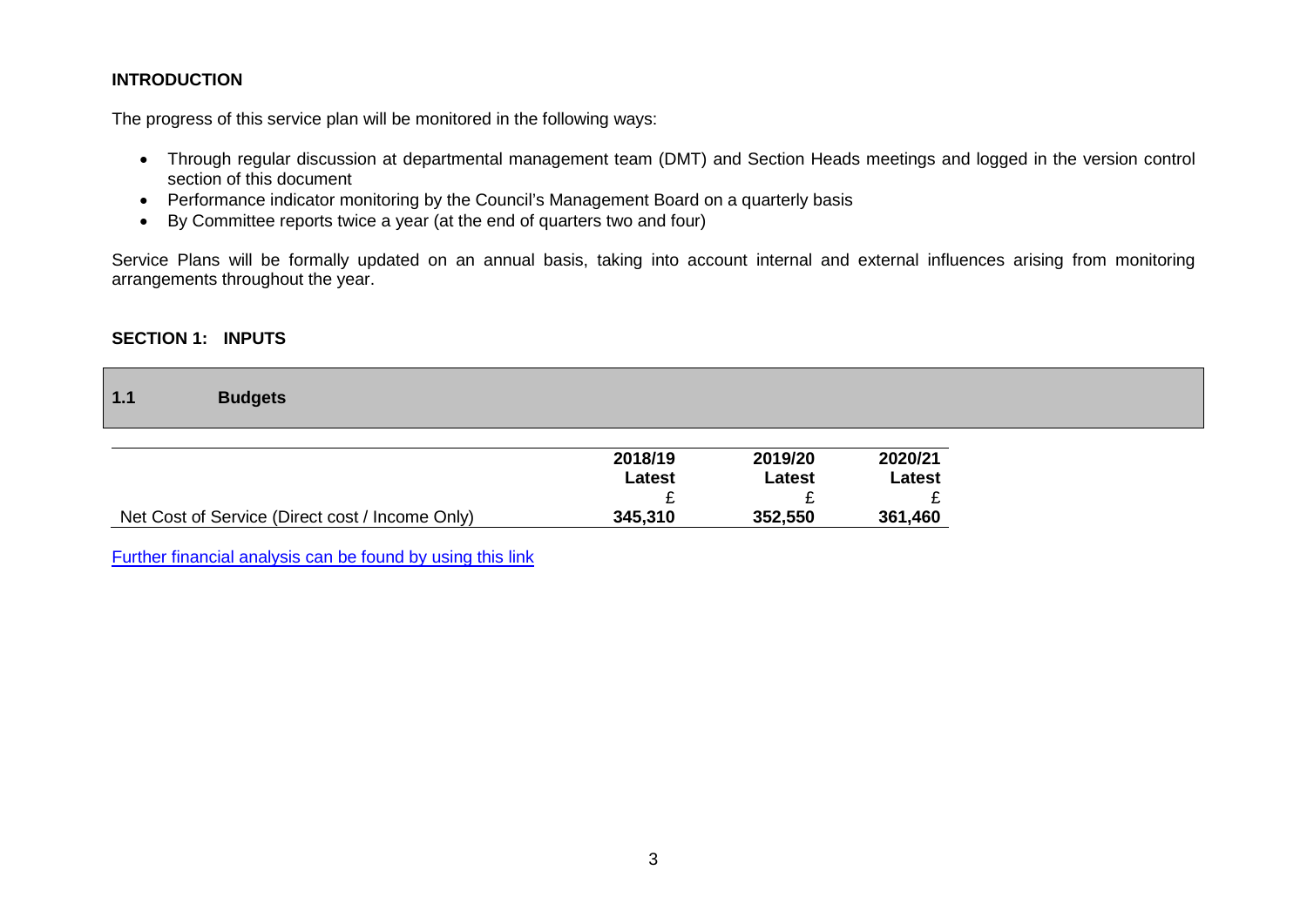### **SECTION 2: OUTPUTS AND OUTCOMES**

### **2.1 Performance management**

# **2.1.1 Contribution to the Councils' Strategic Aims and Objectives**

| <b>Strategic Plan</b><br><b>Priority theme</b> | <b>Strategic Plan</b><br>objective (inc. ref)                         | <b>Measure (including the</b><br>reference)                                                                                   | <b>Target</b>                                                                                                                                                                                                                                                                                               |
|------------------------------------------------|-----------------------------------------------------------------------|-------------------------------------------------------------------------------------------------------------------------------|-------------------------------------------------------------------------------------------------------------------------------------------------------------------------------------------------------------------------------------------------------------------------------------------------------------|
| <b>Better</b><br>Neighbourhoods                | 1.1.1 Maintain high<br>quality local<br>neighbourhoods and<br>streets | EP13 Manage the<br>behaviour of dogs in our<br>parks and open spaces                                                          | Enforce Public Space Protection Order and utilise Community<br>Protection Notices (CPN) with issue of proceedings for breaches and<br>advice on use of and wording for CPN                                                                                                                                  |
|                                                |                                                                       | CP01 Satisfaction with<br>keeping public land clear<br>of litter and refuse<br>CP17 Reduce fly tipping<br>across the District | Issue proceedings for breaches (e.g. fly tipping/graffiti) in 15 working<br>days of full instructions to be reported annually to members via MIB<br>Advice on use of community protection warnings, community<br>protection Notices and use of Fixed penalty notices to reduce the<br>impact of fly tipping |
|                                                |                                                                       | CP20 Reduce the sale of<br>cars on verges and<br>highways                                                                     | Prosecutions for the offence/use of CPN to reduce incidences                                                                                                                                                                                                                                                |
|                                                | 1.1.3 Preserve the green<br>belt                                      | ESD04 Percentage of<br>new homes built on<br>previously developed<br>land                                                     | Advice on wording for Planning conditions to be given in timely<br>manner and section 106 obligations to be drafted within statutory<br>period to be monitored by measuring performance through PI                                                                                                          |
|                                                |                                                                       | <b>ESD01 Net additional</b><br>homes provided                                                                                 | Effective enforcement of breaches of planning where Green Belt Deed<br>land involved<br>Enforcement notices issued in time. Few successful appeals.<br>Prosecutions or other action where failure to comply                                                                                                 |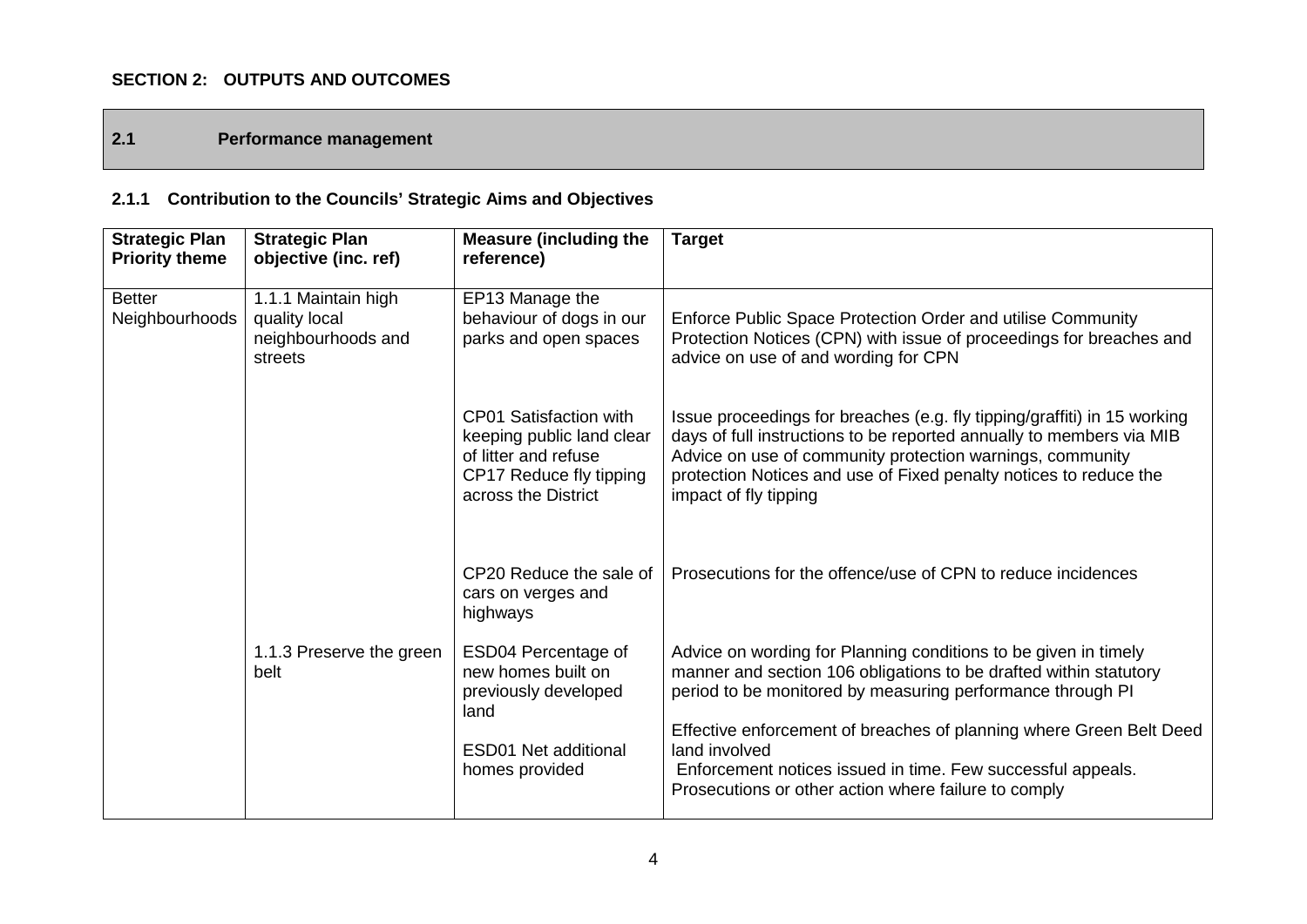|             | 3.1.2 Champion the local    |                                                    |                                                                                                                                         |
|-------------|-----------------------------|----------------------------------------------------|-----------------------------------------------------------------------------------------------------------------------------------------|
|             | economy                     | ESD02 Number of                                    | Legal will secure through Section 106 planning obligations drafted and                                                                  |
|             |                             | affordable homes<br>delivered (gross)              | completed within 8 and 13 week deadlines to ensure provision of<br>affordable housing such as ???8 and 13 week deadlines monitored      |
| Healthier   |                             |                                                    | on quarterly basis through PI LP03                                                                                                      |
| Communities |                             |                                                    |                                                                                                                                         |
|             | 2.1.1 Improve or facilitate | HN06 Promote access to                             | Alternatively will advise on use of appropriate planning conditions to<br>secure affordable homes. Meet service level standards agreed. |
|             | access to housing           | private sector lettings<br>with use of the Council |                                                                                                                                         |
|             |                             | <b>Rent Deposit Guarantee</b>                      |                                                                                                                                         |
|             |                             | Scheme                                             | Timely advice on policies and procedures to meet committee<br>deadlines                                                                 |
|             |                             |                                                    | Agreements negotiated and drafted (e.g. nominations agreements                                                                          |
|             |                             |                                                    | with Housing Associations) in timely manner to meet any contractual                                                                     |
|             |                             |                                                    | deadlines                                                                                                                               |
|             |                             |                                                    | Review of tenancy agreements                                                                                                            |
|             |                             |                                                    | Preparation and advice on new Nominations agreements                                                                                    |
|             |                             |                                                    | Legal work involved in the acquisition of property to use as TA                                                                         |
|             |                             | PS04 provide additional<br>temporary               | Advice on Guarantee scheme as and when necessary                                                                                        |
|             |                             | accommodation in the                               |                                                                                                                                         |
|             |                             | district                                           |                                                                                                                                         |
|             |                             |                                                    | Act as Company Secretary for Three Rivers wholly owned housing<br>company -part of project team on development of the Grapevine for     |
|             |                             |                                                    | affordable housing and housing for sale                                                                                                 |
|             |                             |                                                    |                                                                                                                                         |
|             |                             |                                                    | Provision of advice on, use of and training on powers under the Anti-                                                                   |
|             | 2.3.1 Reduce anti-social    | CP14-No of ASB                                     | Social Behaviour Crime and Policing Act 2014 to obtain remedies                                                                         |
|             | behaviour and crime         | incidents (reported to<br>police)                  | such as Closure orders, Public Spaces Protection orders<br>Pilot PSPO being discussed                                                   |
|             |                             |                                                    |                                                                                                                                         |
|             |                             | <b>CP45 Customer</b><br>satisfaction with anti-    | Issue proceedings for breaches in 15 working days of full instructions                                                                  |
|             |                             | social behaviour service                           | to be reported annually to members via MIB.                                                                                             |
|             |                             |                                                    |                                                                                                                                         |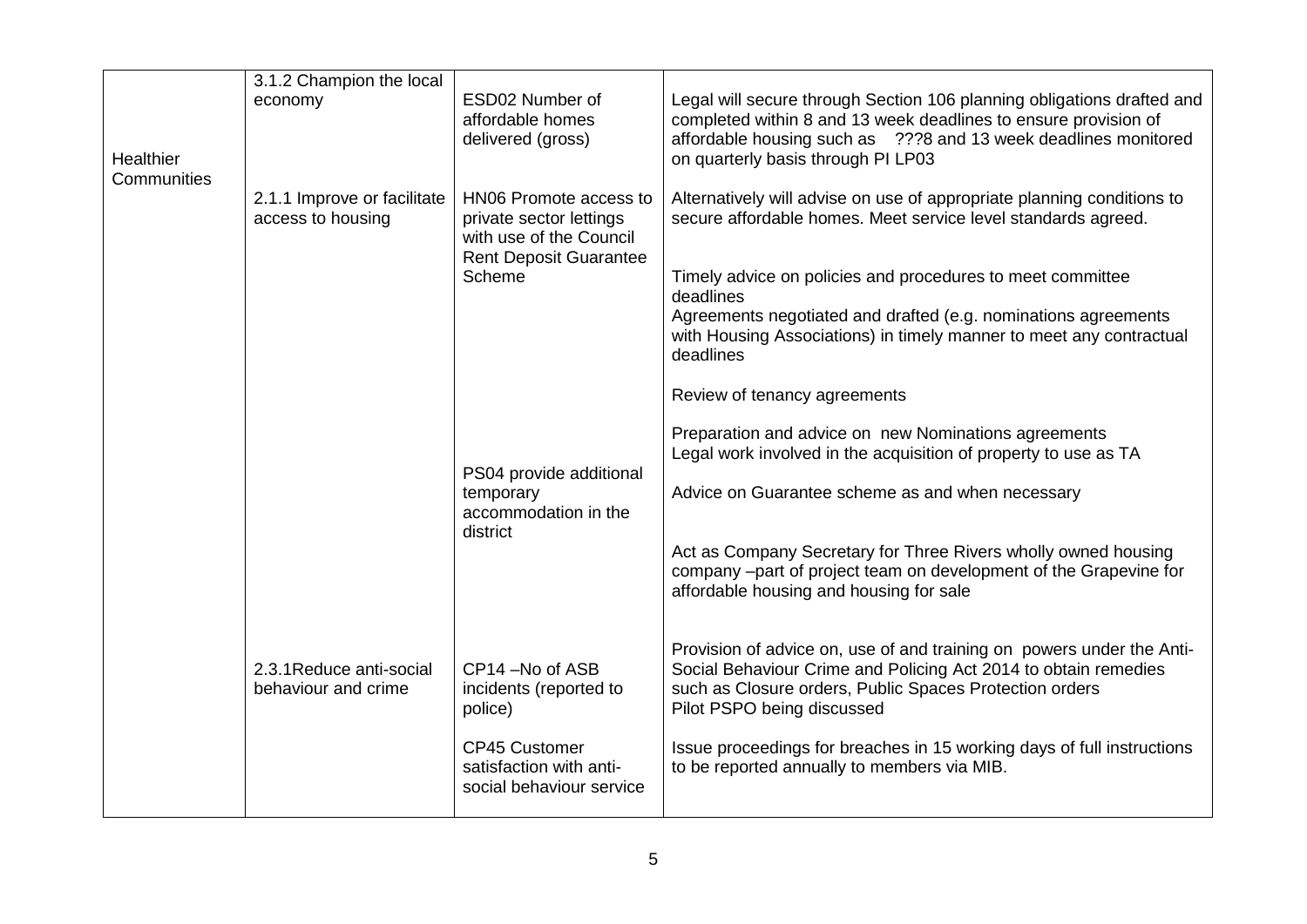|                     | 2.4.1 Ensure the safety<br>of people in the district<br>2.5.1 Improve and<br>facilitate access to<br>leisure and recreational | CP07 Perception to the<br>extent to which public<br>services are working to<br>make the area safer<br>NI 184 Percentage of<br>food establishments in<br>the area broadly<br>compliant with food<br>hygiene law<br>CP02 satisfaction with<br>quality/provision of parks<br>and open spaces | Advice and drafting on children/ vulnerable adults safeguarding<br>contracts.<br>Use of new powers under the Anti-Social Behaviour Crime and<br>Policing Act 2014 (closure orders, Public Spaces protection orders)<br>Advice on legislation and interpretation. Assistance with interviews<br>under caution. Drafting and issuing court proceedings where offence<br>have been committed. Applications for food closure orders.<br>Wholescale review of bylaws and implementation of up to date bylaws<br>for the District planned for 2018<br>Legal will secure through Section 106 planning obligations drafted and          |
|---------------------|-------------------------------------------------------------------------------------------------------------------------------|-------------------------------------------------------------------------------------------------------------------------------------------------------------------------------------------------------------------------------------------------------------------------------------------|---------------------------------------------------------------------------------------------------------------------------------------------------------------------------------------------------------------------------------------------------------------------------------------------------------------------------------------------------------------------------------------------------------------------------------------------------------------------------------------------------------------------------------------------------------------------------------------------------------------------------------|
|                     | activities for adults                                                                                                         |                                                                                                                                                                                                                                                                                           | completed within 6 and 13 week deadlines to ensure provision of open<br>spaces or commuted sums and undertake any necessary<br>conveyancing work associated with the provision of open spaces<br>8 and 13 week deadlines monitored on quarterly basis through PI.<br>Appropriate advice on Community Infrastructure levy (CIL) will be<br>provided as and when necessary Will also work with/facilitate<br>completion of Bury Lake Young Mariners redevelopment project by<br>assisting with and advising on the drafting of all major development<br>documents<br>Part of Leisure management team on the new Leisure contracts |
| Customer<br>Service |                                                                                                                               | Our values will be<br>measured by<br>CP05 Satisfaction with<br><b>TRDC</b><br>CP02 Public perception<br>of how well they feel<br>informed about public<br>services<br>CP46 The perception of<br>value for money from                                                                      | All services monitored by community partnerships<br>We will do press releases of major successes including the outcome<br>of prosecutions and appeals<br>Monitored by Corporate Services (communications)                                                                                                                                                                                                                                                                                                                                                                                                                       |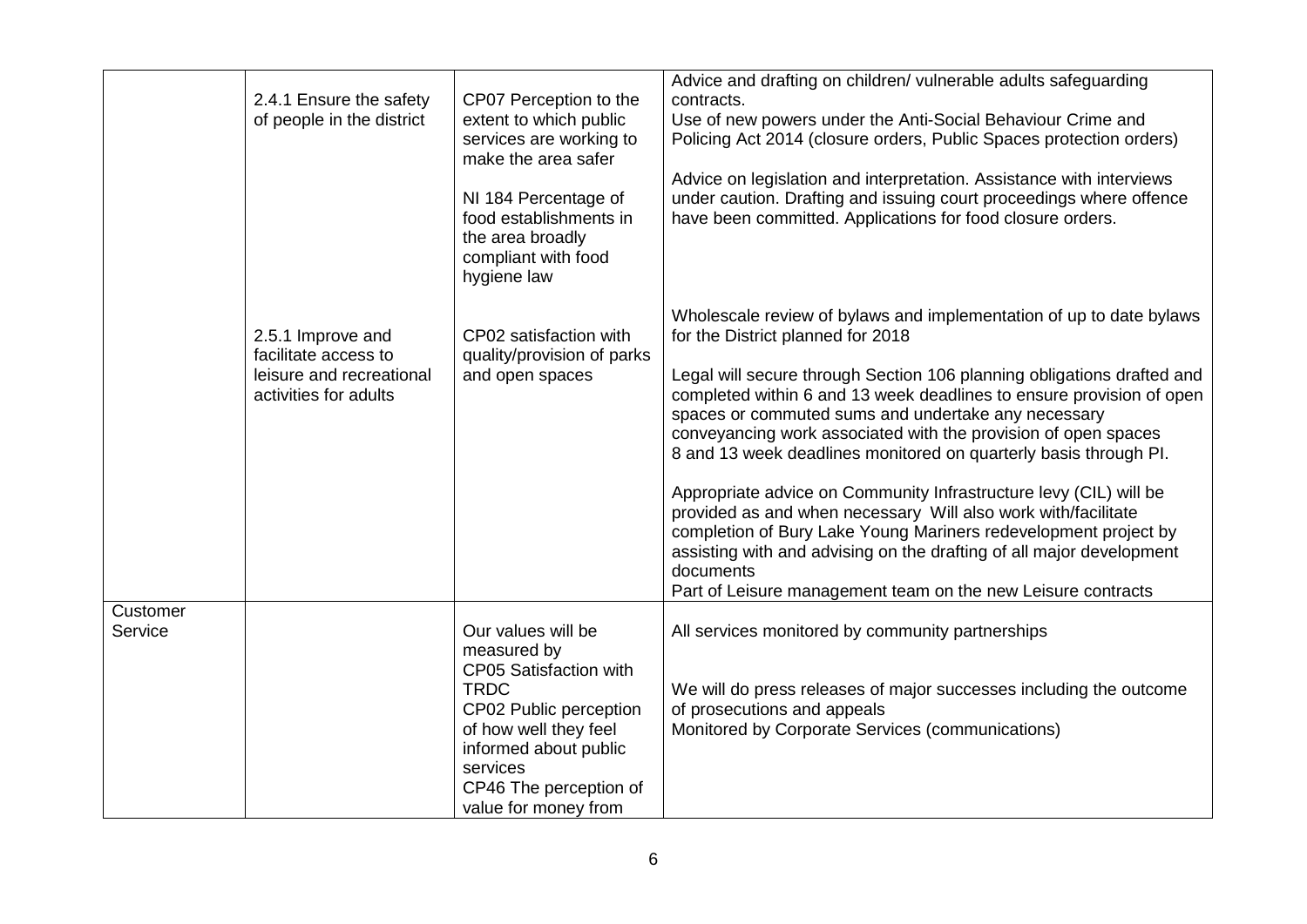|                                                                                                                                          | <b>TRDC</b>                                                                                                                                                                                                             |                                                                                                                                                                                                                                                                                                  |
|------------------------------------------------------------------------------------------------------------------------------------------|-------------------------------------------------------------------------------------------------------------------------------------------------------------------------------------------------------------------------|--------------------------------------------------------------------------------------------------------------------------------------------------------------------------------------------------------------------------------------------------------------------------------------------------|
| DM01/02 and 03)<br>Processing planning<br>applications within 13<br>and 8 weeks -legal input<br>into the same to meet<br>the set targets | 8 and 13 week deadlines<br>for Section 106 planning<br>obligations to ensure that<br>this objective is met                                                                                                              | Measured through PI<br>Provision of timely advice<br>Monthly file reviews by supervisors. Independently monitored and<br>reviewed by external LEXCEL assessor (we can pick up failures to<br>notify Clients of basic information to avoid misunderstandings and a<br>breakdown of communication) |
| 4.1.1 We will strive to<br>improve and maintain<br>service standards for all<br>services                                                 | To notify all Clients of the<br>fee-earner allocated to<br>their case and the<br>named supervisor within<br>10 working days of<br>instructions (to ensure<br>the client knows who to<br>contact and how)                | Monthly file review by supervisors. Independently monitored and<br>reviewed by external LEXCEL assessor (we can check that nothing<br>has happened to change the Clients requirements for possibly a more<br>senior lawyer to deal with the case                                                 |
|                                                                                                                                          | To allocate work having<br>regard to the matter type,<br>complexity and urgency<br>(to ensure the right<br>person is doing the job)                                                                                     |                                                                                                                                                                                                                                                                                                  |
| 4.1.2 We will strive to<br>improve and monitor<br>customer satisfaction                                                                  | To review all cases on a<br>monthly basis to ensure<br>appropriate action is<br>being taken at relevant<br>times and to ensure<br>client satisfaction (to<br>ensure cases are dealt<br>with quickly and<br>efficiently) | Monthly case list reviews monitored and reviewed by external<br>LEXCEL assessor( we can check that certain milestones in case<br>progress have been met and that the file is active                                                                                                              |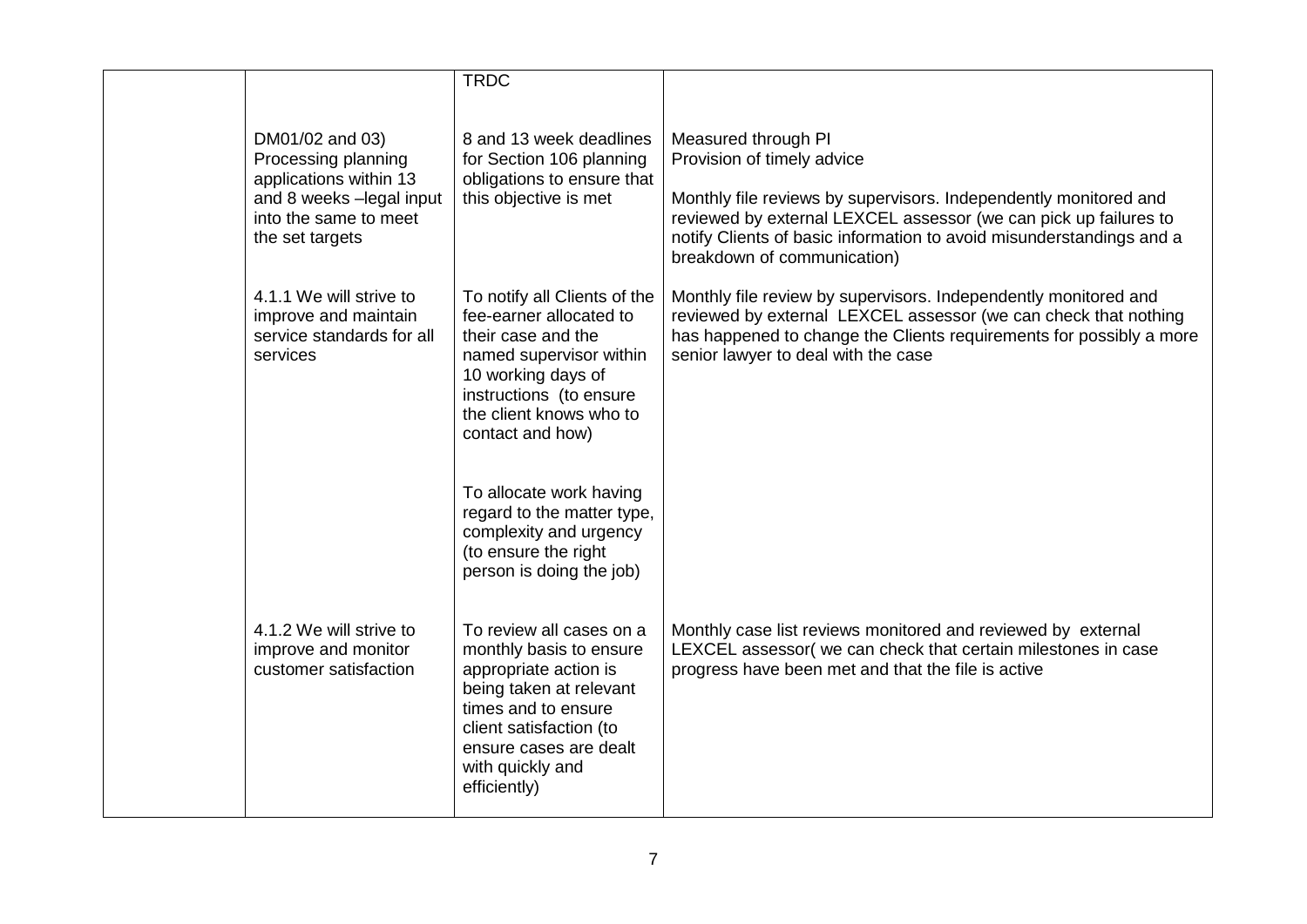|  |  | To conduct monthly<br>meetings with major<br>clients to review<br>workloads, outputs and<br>outcomes (to ensure the<br>Client is continually<br>involved and updated<br>and to enable the<br>practice to have a better<br>understanding of<br>competing priorities for<br>the Client | Monthly Legal/Valuer meetings, Monthly planning meetings (we can<br>monitor changing priorities whether service or budget led)<br>Annual review of service meeting offered to all Clients |
|--|--|--------------------------------------------------------------------------------------------------------------------------------------------------------------------------------------------------------------------------------------------------------------------------------------|-------------------------------------------------------------------------------------------------------------------------------------------------------------------------------------------|
|--|--|--------------------------------------------------------------------------------------------------------------------------------------------------------------------------------------------------------------------------------------------------------------------------------------|-------------------------------------------------------------------------------------------------------------------------------------------------------------------------------------------|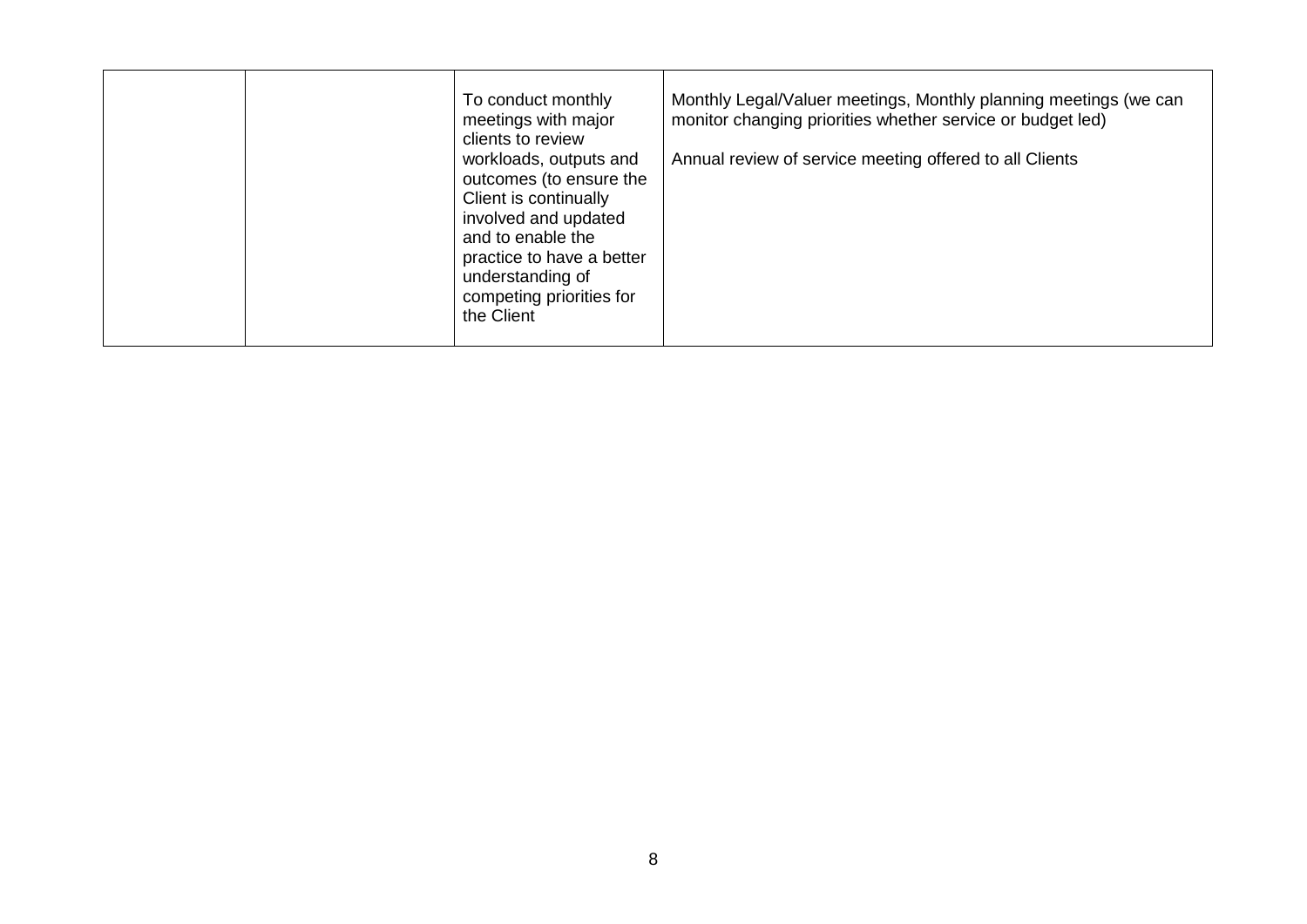### **2.1.2 Performance indicators**

Performance indicators are used to aid the decision making process as well as assess the efficiency and effectiveness of service delivery. The data that we use must be accurate, reliable and timely. To meet these requirements we have adopted the Audit Commission's Standards for Better Data Quality. Further details of the Council's commitment to data quality can be found in the Strategic Plan.

| <b>Ref</b>       | <b>Description</b>                                                                                                                                                       | 2016/17<br><b>Actual</b> | 2017/18<br><b>Target</b> | 2018/19<br><b>Target</b> | 2019/20<br><b>Target</b> | 2020/21<br><b>Target</b> |
|------------------|--------------------------------------------------------------------------------------------------------------------------------------------------------------------------|--------------------------|--------------------------|--------------------------|--------------------------|--------------------------|
|                  |                                                                                                                                                                          |                          | (Current year)           | (Next year)              |                          |                          |
| LP01             | % draft enforcement notices prepared for planning<br>department within 5 working days                                                                                    | 100%                     | 95%                      | 95%                      | 95%                      | 95%                      |
| LP02             | % certificates of lawfulness drafted for issue within the 8<br>week statutory period                                                                                     | 100%                     | 95%                      | 95%                      | 95%                      | 95%                      |
| LP <sub>03</sub> | % of Section 106 obligations completed within the 8 or<br>13 week period                                                                                                 | 100%                     | 95%                      | 95%                      | 95%                      | 95%                      |
| LPO4             | % of action for housing possession cases & civil litigation<br>commenced within 15 working days                                                                          | 100%                     | 95%                      | 95%                      | 95%                      | 95%                      |
|                  | Cost and efficiency<br>To keep hourly rates at least 25% less than comparable<br>private Solicitors hourly rates<br>Our hourly rates are £75 (Sols) £45 unadmitted staff |                          |                          |                          |                          |                          |
|                  |                                                                                                                                                                          |                          |                          |                          |                          |                          |

The Solicitor to the Council is responsible for the source data, data entry and checking the data. The purpose of collating this data is to ensure that our services improve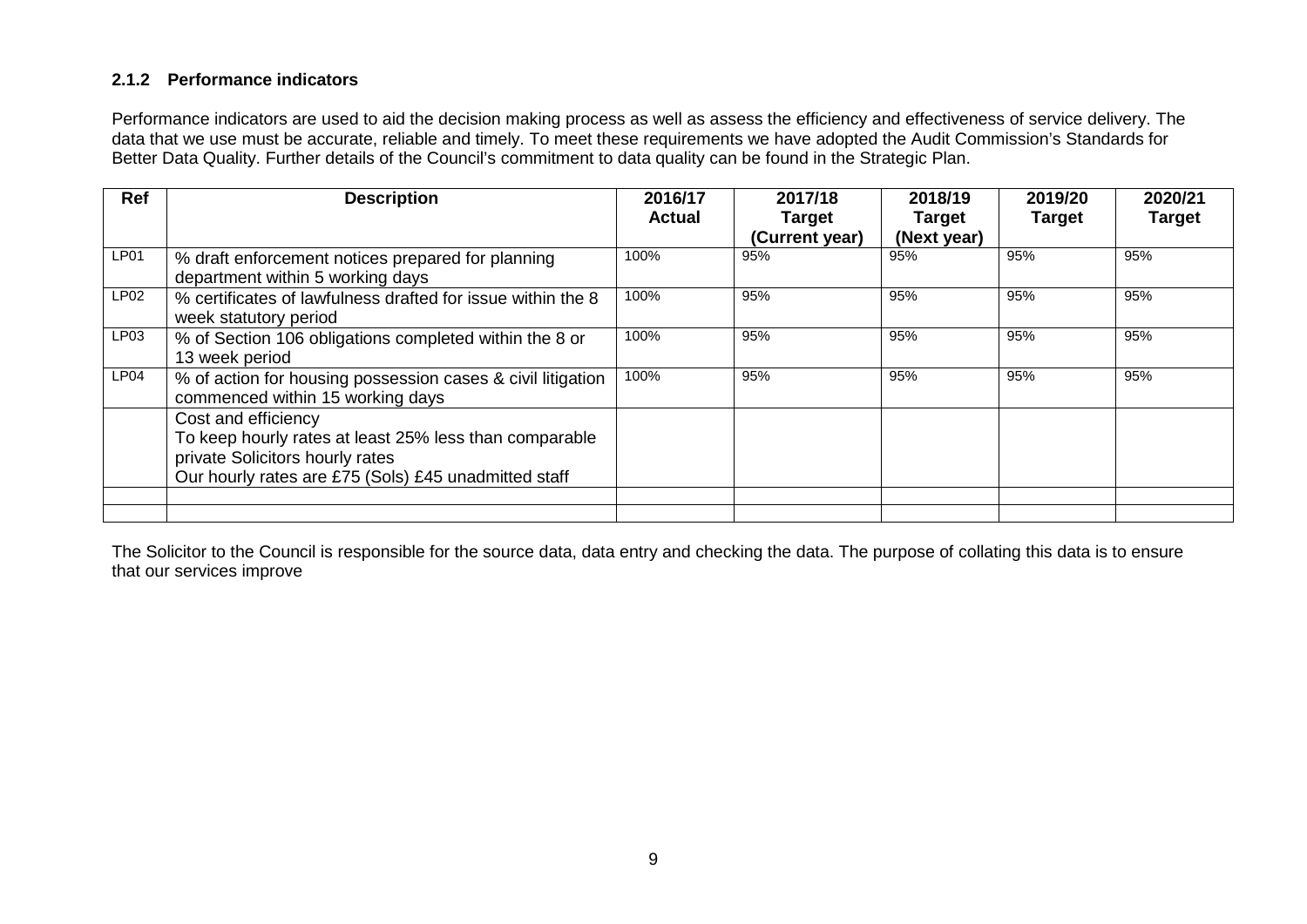## **2.2 Projects**

|                      | <b>Project details</b>  | <b>Project timescales</b> |         |         |  |
|----------------------|-------------------------|---------------------------|---------|---------|--|
| <b>Project title</b> | <b>Proposed outcome</b> | 2017/18                   | 2018/19 | 2019/20 |  |
| None                 |                         |                           |         |         |  |
|                      |                         |                           |         |         |  |
|                      |                         |                           |         |         |  |
|                      |                         |                           |         |         |  |
|                      |                         |                           |         |         |  |
|                      |                         |                           |         |         |  |
|                      |                         |                           |         |         |  |
|                      |                         |                           |         |         |  |
|                      |                         |                           |         |         |  |
|                      |                         |                           |         |         |  |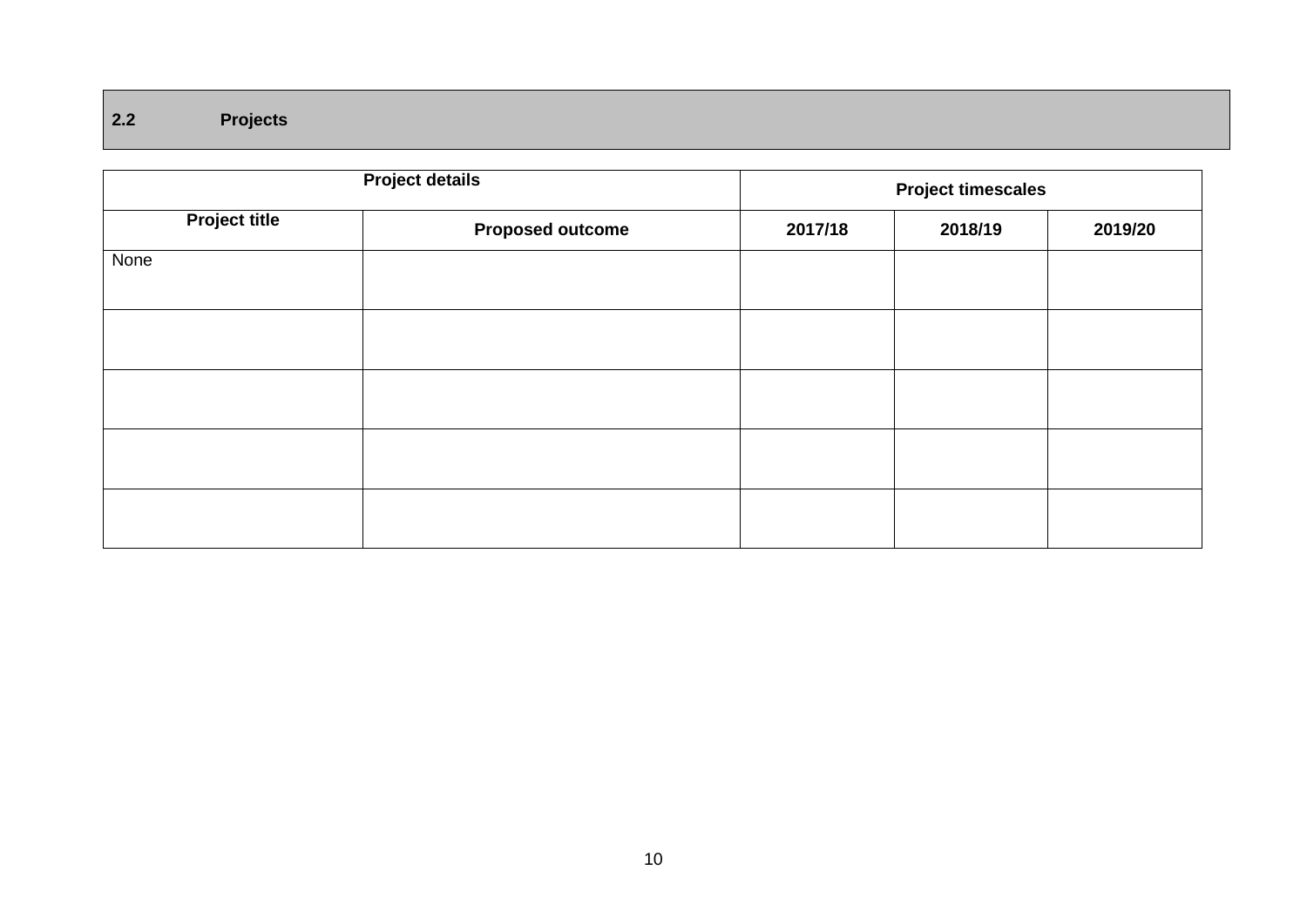## **2.3 Risk Management**

### **RISK REGISTER**

|                | Service Plan: Legal Services 2017-2020            |                           |                         |                |                                                           |                            |            |  |
|----------------|---------------------------------------------------|---------------------------|-------------------------|----------------|-----------------------------------------------------------|----------------------------|------------|--|
|                | <b>Risk</b>                                       | Impact                    | Impact                  | Likelihood     | <b>Reason for Assessment</b>                              |                            |            |  |
| <b>Risk</b>    |                                                   |                           | Classification          | Classification |                                                           |                            |            |  |
| Ref            | <b>Brief Description - Title</b>                  | See Impact Table          | See Impact              | See Likelihood | Use this box to describe how                              |                            |            |  |
|                | of Risk                                           |                           | Table                   | Table          | the score has been derived                                |                            |            |  |
|                | a) Common Risks - shared across the whole section |                           |                         |                |                                                           |                            |            |  |
|                | Insufficient staff                                | Service Disruption        | Ш                       |                | Use of agency specialist                                  | <b>Requires Treatment</b>  | <b>No</b>  |  |
|                |                                                   | <b>Financial Loss</b>     | $\mathbf{I}$            | E              | staff, reliance on other                                  | <b>Last Review Date</b>    | 31/10/2017 |  |
|                |                                                   | Reputation                | $\overline{\mathsf{I}}$ |                | Herts LA for short term                                   | <b>Next Milestone Date</b> | 17/02/2018 |  |
|                |                                                   | Legal Implications        |                         |                | issues                                                    | <b>Next Review Date</b>    | 31/10/2018 |  |
|                |                                                   | People                    | $\mathbf{H}$            |                |                                                           | Date Closed                |            |  |
| $\overline{2}$ | Total failure of ICT                              | Service Disruption        | III                     |                |                                                           | <b>Requires Treatment</b>  | Yes        |  |
|                | systems                                           | <b>Financial Loss</b>     |                         |                | Rely on business recovery                                 | <b>Last Review Date</b>    | 31/10/2017 |  |
|                |                                                   | Reputation                | $\mathbf{I}$            | E              | plan                                                      | <b>Next Milestone Date</b> | 17/02/2018 |  |
|                |                                                   | Legal Implications        |                         |                |                                                           | <b>Next Review Date</b>    | 31/10/2018 |  |
|                |                                                   | People                    | III                     |                |                                                           | Date Closed                |            |  |
| 3              | Loss of                                           | <b>Service Disruption</b> | $\mathbf{III}$          |                | Remote access working is                                  | <b>Requires Treatment</b>  | Yes        |  |
|                | accommodation                                     | <b>Financial Loss</b>     |                         | E              | possible                                                  | <b>Last Review Date</b>    | 31/10/2017 |  |
|                |                                                   | Reputation                | $\mathbf{I}$            |                | Reciprocal arrangements in                                | <b>Next Milestone Date</b> | 17/02/2018 |  |
|                |                                                   | Legal Implications        |                         |                | place with WBC to use their                               | <b>Next Review Date</b>    | 31/10/2018 |  |
|                |                                                   | People                    | $\mathbf{III}$          |                | premises                                                  | Date Closed                |            |  |
| 4              | Fraudulent activity                               | Service Disruption        | III                     |                | No client money is held by                                | <b>Requires Treatment</b>  | <b>No</b>  |  |
|                |                                                   | <b>Financial Loss</b>     | $\mathbf{III}$          | F              | the Legal practice                                        | <b>Last Review Date</b>    | 31/10/2017 |  |
|                |                                                   | Reputation                | $\mathbf{III}$          |                |                                                           | <b>Next Milestone Date</b> | 17/02/2018 |  |
|                |                                                   | <b>Legal Implications</b> | $\mathbf{III}$          |                | Cash is paid into the CSC                                 | <b>Next Review Date</b>    | 31/10/2018 |  |
|                |                                                   | People                    |                         |                |                                                           | Date Closed                |            |  |
|                |                                                   |                           |                         |                | Cheques are recorded and                                  |                            |            |  |
|                |                                                   |                           |                         |                | signed for and paid into the<br>Councils corporate system |                            |            |  |
|                |                                                   |                           |                         |                |                                                           |                            |            |  |
|                |                                                   |                           |                         |                | Staff are aware of the                                    |                            |            |  |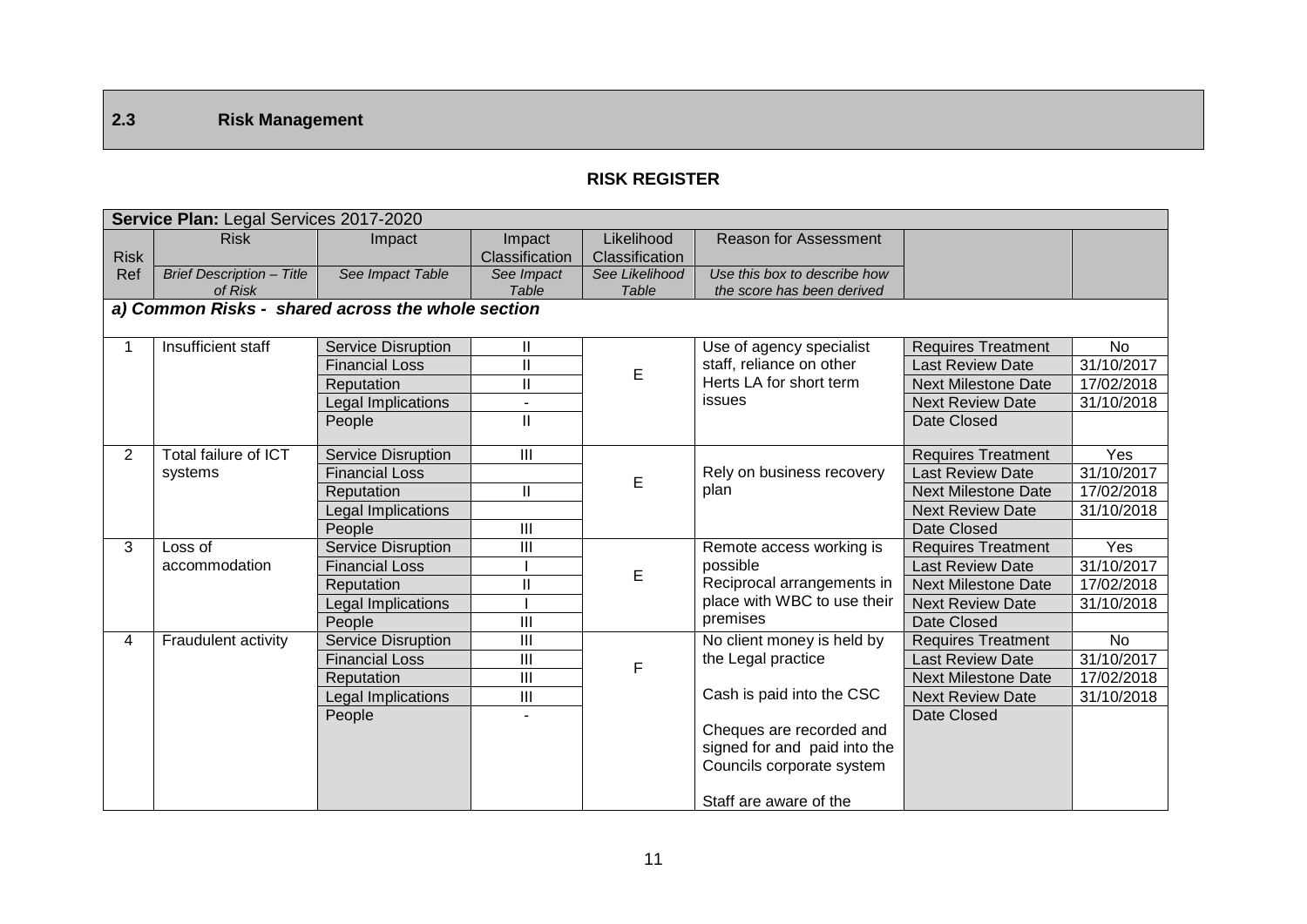|  |  | money laundering<br>regulations and annual<br>training is part of the<br>induction process |  |
|--|--|--------------------------------------------------------------------------------------------|--|
|  |  |                                                                                            |  |

| Likelihood<br>Impact                   |
|----------------------------------------|
| $V =$ Catastrophic<br>$A = 298%$       |
| $IV = Critical$<br>$B = 75\% - 97\%$   |
| $C = 50\% - 74\%$<br>III = Significant |
| $D = 25\% - 49\%$<br>$II = Marginal$   |
| $I = Negligible$<br>$E = 3\% - 24\%$   |
| $F = \leq 2\%$                         |
|                                        |
|                                        |